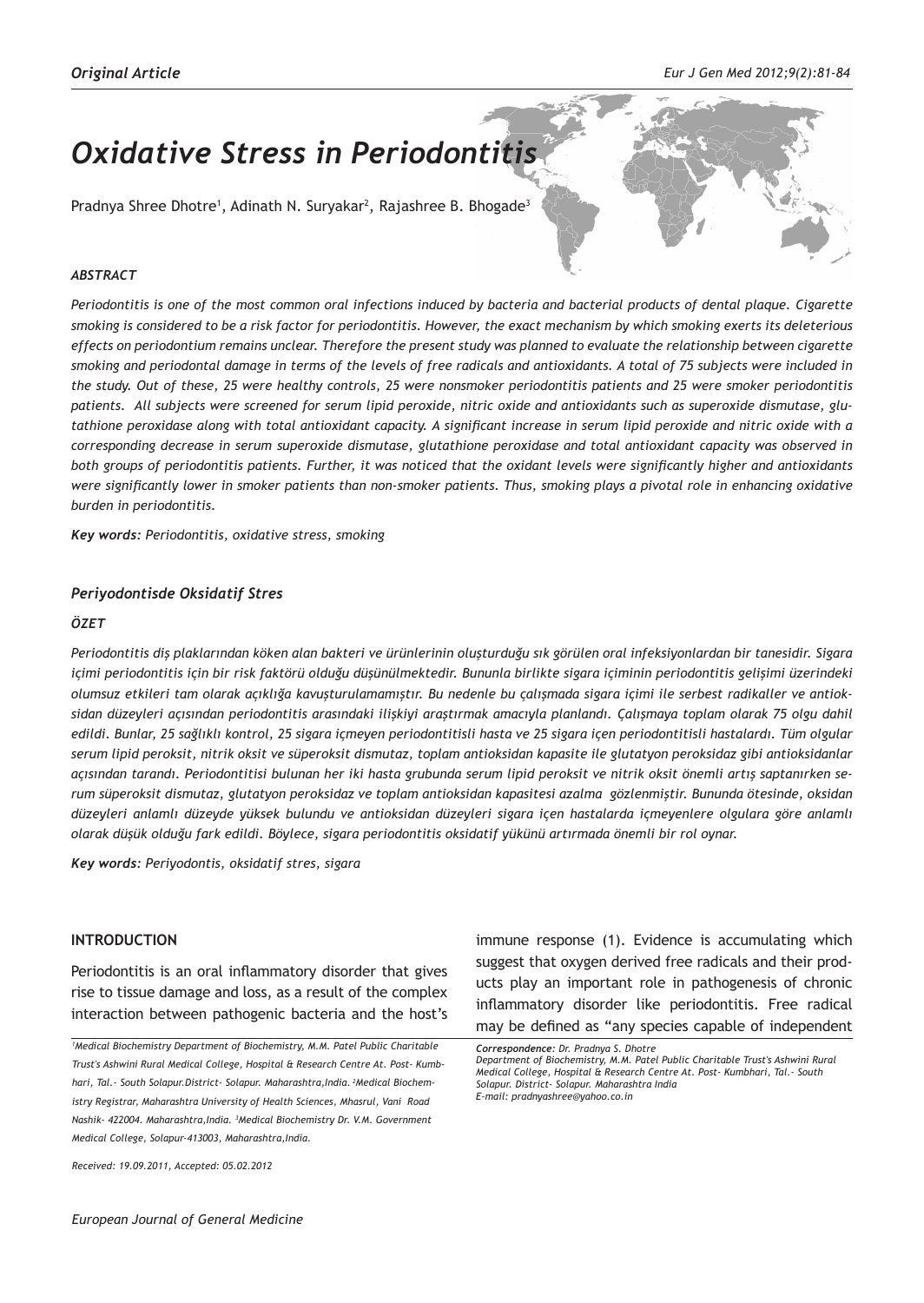existence that contains one or more unpaired electrons." Prime targets of reactive oxygen species (ROS) are polyunsaturated fatty acids (PUFA) in membrane lipids causing lipid peroxidation. Malondialdehyde (MDA) is formed by peroxidation of PUFA and is used as a measure of lipid peroxidation (2). Nitric oxide (NO•), a short lived free radical is a unique biological messenger molecule involved in neurotransmission, vasodilatation and immune regulation. Altered NO• production has been reported in the pathogenesis of a number of disease processes including periodontitis (3).

The living organism has adapted itself to an existence under a continuous efflux of free radicals. Among the different adaptive mechanisms, the antioxidant defense mechanisms are of major importance. Antioxidants are "those substances which when present in lower concentration compared to that of an oxidisable substrate, will significantly delay or inhibit oxidation of that substance." The antioxidants like vitamin-E, vitamin-C, ceruloplasmin, glutathione peroxidase and superoxide dismutase protect tissue damage induced by free radicals (4). Smoking is an escalating public health problem which is implicated in the pathogenesis of respiratory disease, cardiovascular disease etc. Evidence suggests that smoking is consistently associated with a variety of deleterious changes in the oral cavity and consequently smokers have increased accumulations of plaque and calculus. Cigarette smoke contains a large number of free radicals and it has been suggested that it may increase the susceptibility to periodontal pathogens (5). As smoking may increase risk of periodontitis, the present study was aimed to evaluate effect of smoking on oxidative stress in these patients.

## **MATERIALS AND METHODS**

The present study was carried out in the Department of Biochemistry, Dr. V. M. Govt. Medical College and S.C.S.M. General Hospital, Solapur. A total of 75 subjects were included in the study. Out of these, 25 were healthy controls (group 1) who were non smokers and 50 were periodontitis patients, which were further subgrouped as smokers and nonsmokers.

## *Inclusion criteria*

A.Healthy controls: 25 non smoking healthy volunteers were selected and matched for age and sex. None of them was suffering from any acute / chronic disease/s.

B.Study group subjects: Periodontitis patients were selected who had; a.Clinical attachment loss  $\geq$  4mm. b.Periodontal pocket depth ≥ 4mm. c.Bleeding on probing. d.Not undergone any periodontal treatment for at least six month prior to sampling. Of the 50 subjects, 25 were smokers (group 2) (smoking a minimum of 10 cigarettes per day for more than 5 years) and 25 were nonsmokers (group 3).

## *Exclusion criteria*

1.Subjects who require antibiotic or anti-inflammatory drug therapy. 2.Having history of alcoholism & diseases which induce oxidative stress such as diabetes mellitus, cardiovascular disease, oral cancer etc. 3.Subjects with vitamin supplements. 4.Pregnant or pre-eclamptic women. 5.Tobacco chewers.

The study was approved by institutional ethical committee. The purpose of our study was explained to all subjects and their consent was taken. A total of 5 ml venous blood was collected. Out of that 2 ml was collected in heparinized bulb and the remaining was allowed to clot. Plasma and serum were separated by centrifugation at 3000 rpm for 10 minutes at room temperature and was analyzed on the same day. Serum malondialdehyde levels were measured by Kei Satoh method (6). Nitric oxide levels were determined by N. Cortas and N. Wakid method (7). Superoxide dismutase activity was measured by the method of Kajari Das (8) and glutathione peroxidase was estimated by using Ransel kits (U.K.). Total antioxidant capacity was estimated by IFF Benzie et. al method (9) in which non enzymatic antioxidants were measured.

## *Statistical analysis*

Statistical analysis was done by using students't-test'. The data was expressed as mean ± standard deviation. P value of <0.05 was considered to be statistically significant.

## **RESULTS**

Table 1 shows the levels of serum total lipid peroxide (MDA), nitric oxide (NO•), superoxide dismutase (SOD), glutathione peroxidase (GPx) and total antioxidant capacity in healthy controls and periodontitis patients. Both groups of periodontitis patients i.e. group 2 and group 3 exhibited a significant increase (p<0.001) in serum MDA as well as NO• when compared to healthy controls. The levels of serum SOD, GPx and plasma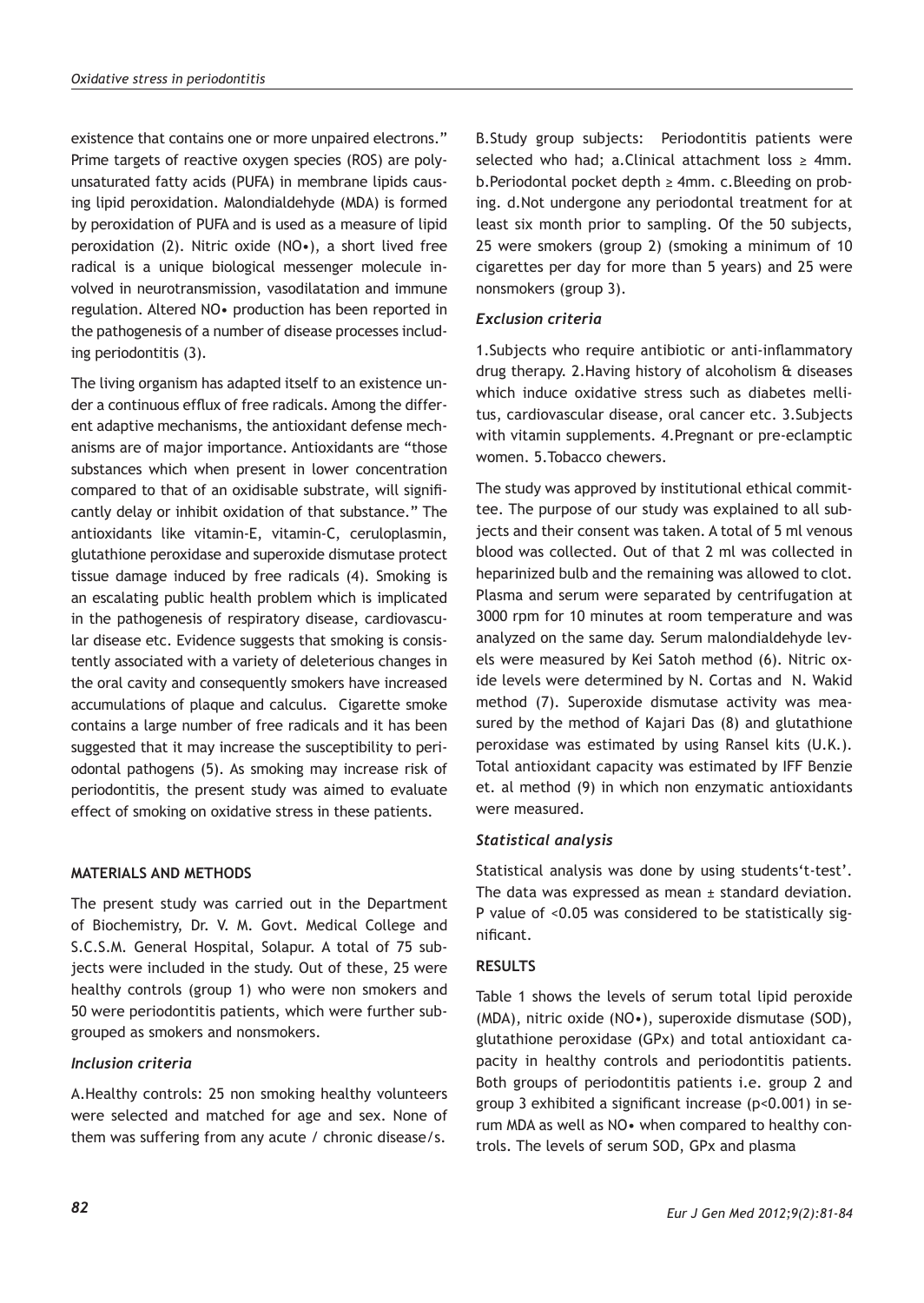| Parameters                                 | Healthy controls<br>(Group 1) | Non-smoker Periodontitis<br>(Group 2) | Smoker Periodontitis<br>(Group 3) |
|--------------------------------------------|-------------------------------|---------------------------------------|-----------------------------------|
| Serum MDA (nmol/ml)                        | $3.71 \pm 0.40$               | $6.44 \pm 1.06$                       | $7.5 \pm 1.0^{4}$                 |
| Serum $NO($ ( $µmol/L)$ )                  | $31.80 \pm 3.83$              | $54.8 \pm 2.93$                       | $62 \pm 2.35^{*}$                 |
| Serum SOD (U/L)                            | $5.62 \pm 0.62$               | $3.43 \pm 0.23$                       | $2.55 \pm 0.06^{*}$               |
| Serum GPx (U/ml)                           | $4.61 \pm 0.26$               | $2.50 \pm 0.19$                       | $1.30 \pm 0.16$ <sup>*</sup>      |
| Plasma total antioxidant capacity (mmol/l) | $2.32 \pm 0.24$               | $1.30 \pm 0.11$                       | $0.95 \pm 0.15$ <sup>*#</sup>     |

*Table 1. The levels of serum total lipid peroxide, nitric oxide, superoxide dismutase, glutathione peroxidase and total antioxidant capacity in healthy controls and periodontitis patients*

*\* p<0.001 as compared to group 1, # p< 0.001 as compared to group 2*

total antioxidant capacity were significantly diminished in group 2 and group 3 periodontitis patients when compared with healthy controls (p< 0.001). Further, the oxidant levels (MDA and NO•) were found to be significantly higher in group 3 patients when compared with group 2 patients along with a concomitant significant decrease in antioxidant levels (SOD, GPx and total antioxidant capacity) (p<0.001).

#### **DISCUSSION**

Some of the studies support the adverse relationship between smoking and periodontitis (10,11). Smokers are almost four times more likely to have severe periodontitis than non-smokers (12). However, the exact mechanism by which smoking exerts its deleterious effects on periodontium remains unclear. One potential mechanism is through tissue damage mediated by oxidative species originating from cigarette smoke (10). ROS cause toxic effects by oxidative damage to macromolecules such as proteins, lipids and nucleic acids. The present study revealed extensive increase in total lipid peroxide in both smoker and nonsmoker groups of periodontitis which was a resultant of concomitant increase in ROS production.

Periodontitis is a chronic inflammatory condition; where neutrophils are predominant inflammatory cells, which are implicated in the disease pathogenesis because of resultant oxidative burst during phagocytosis. This interaction between pathogenic bacteria and the host immune response is accompanied by an increase in cytokine expression and immunological activity in gingival tissues (13). Thus, large amounts of pro-oxidants are produced in prolonged inflammatory response, as seen in periodontitis. Nitric oxide is the known bronchodilator and a potent inhibitor of platelet adhesion and aggregation and has got a multifaceted role in periodontitis. Present study revealed significantly elevated NO• levels in periodontitis patients. The increased nitric oxide production could be due to stimulation of inducible nitric oxide synthase (iNOS) by lipopolysaccharide of Gram negative bacteria of periodontal lesion.

Group III periodontitis patients showed higher MDA as well as NO• levels than Group II patients (p<0.001). Smoking habit is associated with a variety of deleterious changes in the oral cavity such as compromised vasodilatation, decreased blood flow to gingiva due to the vasoconstricting actions of nicotine. Also, due to the presence of a wide variety of ROS, smokers are presented with high level of oxidant stress. Exposure of cigarette smoke in periodontitis is associated with increased lipid peroxidation, as evidenced in the present study. Therefore, it can be suggested that oxidative damage in periodontitis is aggravated by the effect of smoking (14,15).

Antioxidants by counteracting the harmful effect of free radicals protect structural and tissue integrity. Imbalances between free radicals and antioxidants have been suggested to play an important role in the onset and development of several inflammatory oral diseases like periodontitis. Antioxidant enzymes like SOD and GPx provide protection against oxidative injury from oxygen free radicals. The function of SOD is to remove damaging ROS from the cellular environment by catalyzing the dismutation of superoxide radicals to H2O2, where as glutathione peroxidase reduces hydrogen peroxide and/ or lipid hydrogen peroxides by the oxidation of reduced glutathione or s-nitrosoglutathione (16). The total antioxidative potential of the plasma reflects the ability of an individual to resist the oxidative stress .